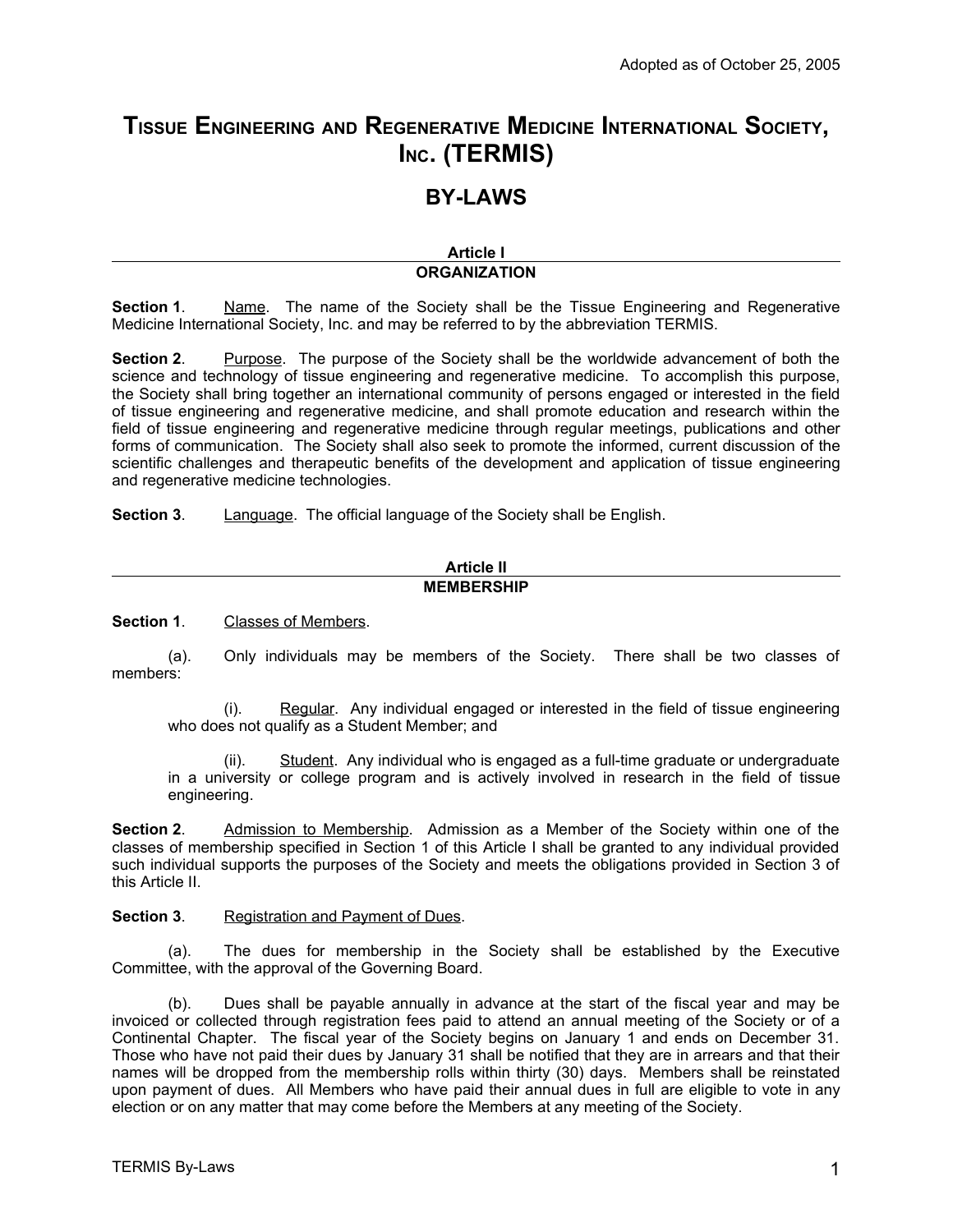(c). The payment of dues can be waived for a Member by the Executive Committee if it is deemed that such a waiver would further the interests of the Society.

(d). Registration. Every individual seeking admission as a Member of the Society shall complete an application form approved by the Executive Committee which shall require the individual to at least provide his/her current mailing address, e-mail address and organizational affiliation or employment. It shall be the continuing obligation of each Member to keep the Society advised of any change to any of this information. Such personally identifiable information shall be maintained by the Society exclusively for the purpose of enabling efficient dissemination of information to the Members by the Society.

**Section 4.** Rights of Members. Members of the Society have the right to participate in Society meetings, to receive publications and other membership benefits as determined by the Governing Board, and to vote for candidates for leadership of the Society.

#### **Section 5.** Removal of Members.

(a). Where, after due enquiry by the Membership Committee and only upon the request of the Executive Committee, a Member is found by the Governing Board to be guilty of any felonious or criminal act, or disgraceful conduct in any professional respect or otherwise unbecoming a member of the Society, the Governing Board may resolve to reprimand in such manner as the Governing Board sees fit, including, suspending or expelling the offending Member from the Society.

(b). Any Member suspended or expelled by resolution as aforesaid shall thereby forfeit all his rights and privileges as a Member of the Society.

#### **Article III MEETINGS OF THE MEMBERSHIP**

**Section 1**. Annual Business Meeting. There shall be an annual meeting of Members to be held as designated by the Governing Board. The location of the annual meeting shall be rotated among the Continental Chapters to assure the greatest opportunity for all Members to attend and to achieve the purposes of the Society described in Section 2 of Article I. Notice of the time and place of the annual business meeting shall be given to all Members not less than sixty (60) days prior to such meeting.

**Section 2**. Quorum. Those Members present and entitled to vote at any meeting of the Society for which notice has been given as provided in Section 1 of this Article III shall constitute a quorum.

**Section 3**. Special Meetings. Special meetings of Members may be called at any time by the President, or a majority of the Executive Committee or of the Governing Board, or twenty-five percent (25%) of the Regular Members.

**Section 4**. Order of Meetings. The rules outlined in Robert's "Rules of Order", as amended, shall govern the conduct of all meetings of the Society or of its Executive Committee, Governing Board or Standing Committees in all instances where they are applicable when they do not conflict with these By-Laws.

**Section 5.** Voting. At all meetings of the Members, all decisions shall be determined by a majority of the Members present in person.

**Section 6.** World Congress. Every three years the Society will hold a single meeting, rotating the location of that meeting between the Continental Chapters. The World Congress will serve as the annual meeting of the Society for that year. No Continental Chapter will hold an annual meeting in the year of a World Congress. The Governing Board will appoint a Member to serve as the World Congress Chair.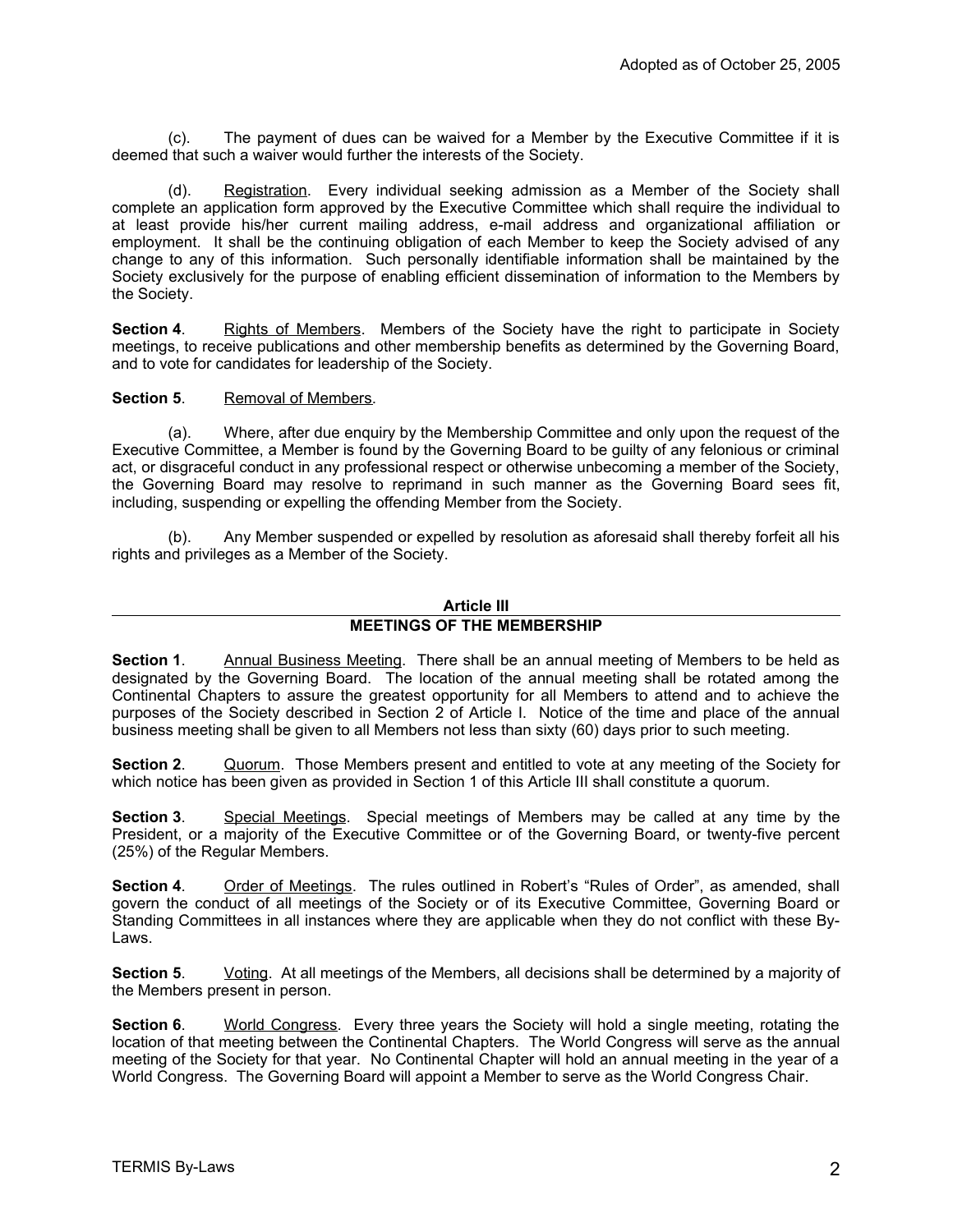### **Article IV CONTINENTAL CHAPTERS**

**Section 1**. Continental Chapters. The Society shall designate certain Continental Chapters consisting of one or more countries (according to geographic proximity and/or the nature or level of activity in tissue engineering) to specifically recognize and promote activities in the field of tissue engineering within and among those Regions and for other purposes (the "Continental Chapters"). Upon the adoption of these By-laws, the initial Continental Chapters shall be Asia-Pacific, Europe and North America. Each Continental Chapter of the Society will be named to identify it as a part of and integrated with the Society. From time to time, upon the recommendation of the Executive Committee and with the approval of the affected Continental Chapter, the Governing Board may rename, consolidate or divide the Continental Chapters, or it may establish new Continental Chapters. Each Member shall be assigned to a Continental Chapter according to his, her or its latest mailing address on the membership rolls of the Society.

**Section 2**. Organization. In the ordinary case, a Continental Chapter shall exist as an unincorporated group or section within the Society. However, a Continental Chapter may be organized as an incorporated or other legal entity and the designation or duties of its officers may be added or amended, all with the consent of the Governing Board, where such organization is required to enable that Chapter to receive funds or other recognition from governments within its geographic region in furtherance of the purposes of the Society.

**Section 3.** Duties. Each Continental Chapter, subject to the Governing Board and in cooperation and coordination with the other Chapters and the Society as a whole, shall be responsible for network formation, collaboration and cohesion among the Members residing within the countries comprising that Chapter to facilitate or address, among other things, teaching and training, regulatory policies and practices, and interactions with other societies active within its region. Each Continental Chapter shall conduct or facilitate the collection of information regarding the development and application of tissue engineering and regenerative medicine technologies within its region, and it shall conduct its own fundraising activities within its region to finance its activities.

**Section 4**. Meetings. Each Continental Chapter may conduct an annual meeting, except during the year of a World Congress. Each such annual meeting shall be organized and managed in close collaboration with the Governing Board. The Chapter Council will appoint the chair of its annual meeting, who will be a member of the Meeting Committee of the Governing Board until the conclusion of the Chapter's next annual meeting. A Chapter conducting an annual meeting shall provide a complete registration list and a final account of revenue and expenses to the Executive Committee following the conclusion of the meeting.

## **Section 5.** Chapter Councils.

(a). Composition. Each Continental Chapter shall be governed by a Council consisting of at least seven (7) Members, including the Continental Chair and Continental Chair-Elect then in office, residing within the countries comprising that Chapter. Council members shall serve for a period of three (3) years and until their successors are elected and qualified. A Council member may be elected to serve a second consecutive term; however, the completion of an unexpired term as provided in this Section shall not be counted when applying this limitation. If a Council member shall resign or be removed from that position, the Continental Chapter shall appoint a Member of the Society to serve for the balance of the unexpired term. The Continental Chair shall preside at all meetings of the Continental Chapter.

(b). Duties. Each Chapter Council shall be responsible for the management of the affairs and business of the Society within its Continental Chapter and may adopt such rules and regulations as they pertain to the conduct of its meetings, election of Council members and the management of the Chapter as it deems proper, provided such rules and regulations are not inconsistent with these By-Laws and the laws of the place of incorporation of the Society. A Chapter Council shall not represent the Society on any issue, activity, matter, or otherwise without the express permission of the Governing Board.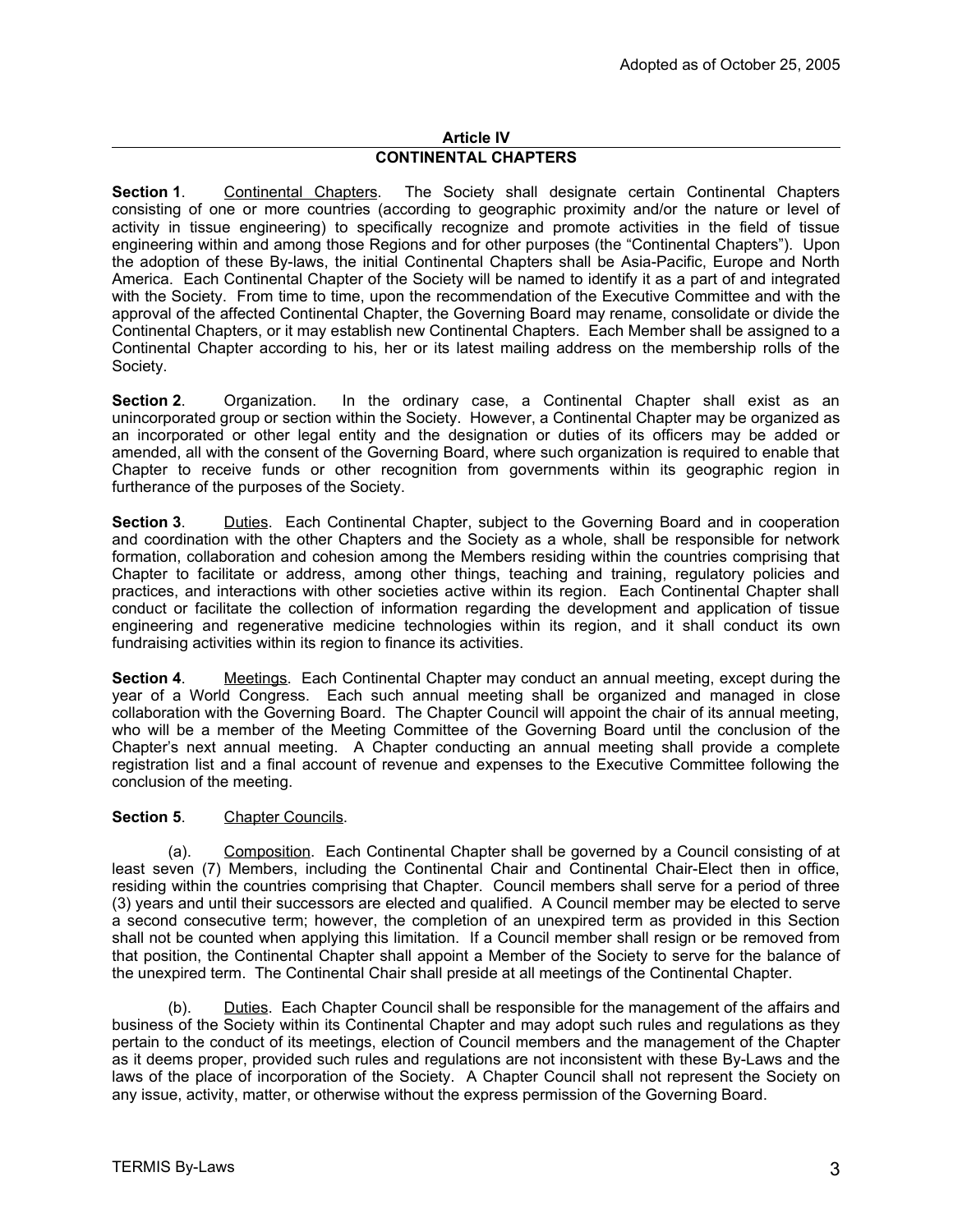(c). Finances. Each Chapter Council may establish its own bank account and shall designate one of its members to serve as the Council Treasurer to perform for the Continental Chapter the duties of the Office of Treasurer of the Society. The Council Treasurer shall submit regular financial reports to the Treasurer of the Society that fairly and accurately reflect the current financial condition and historical revenues and expenses of the Chapter. The Council Treasurer shall be responsible for promptly transmitting to the Society's bank account funds representing the amount of annual dues collected through registration fees paid to attend the Chapter's annual meeting.

#### **Article V GOVERNING BOARD**

**Section 1**. Composition. The Governing Board shall consist of all of the following Officers and Members: the President; the President-Elect; the Continental Chairs; the Continental Chairs-Elect; the five (5) elected Members-At-Large; the Secretary; the World Congress Chair; the Treasurer; and the Immediate Past President. Each member of the Governing Board shall serve on the Board for so long as he or she continues to serve as an Officer or Member-At-Large of the Society. The Immediate Past World Congress Chair shall serve as an *ex officio* member of the Governing Board until the close of the next World Congress.

**Section 2**. Duties. The Governing Board shall be responsible for the management of the affairs and business of the Society and may adopt such rules and regulations as they pertain to the conduct of its meetings and the management of the Society as it deems proper, provided such rules and regulations are not inconsistent with these By-Laws and the laws of the place of incorporation of the Society.

**Section 3**. Meetings. Any or all of the members may participate in a meeting by means of conference telephone or by any means of electronic communication by which all persons participating in the meeting are able to communicate contemporaneously with one another, and such participation shall constitute presence in person at the meeting. Regular meetings of the Governing Board shall be held not less than semi-annually, with one meeting to take place at the time of the annual meeting of the Society and one or more meetings at such other times and places as the Governing Board may determine. Special meetings of the Governing Board may be called by the President at any time, or by the President or the Secretary upon the written request of a majority of the Governing Board members.

**Section 4**. Notice of Meetings. Notice of the place and time of each meeting of the Governing Board shall be served on each Board member, by Internet mail or by oral, telegraphic or other written notice, duly served on or sent or mailed to him or her at least five (5) days before the date of the meeting, unless the prior receipt of such notice is waived. Attendance of a Board member at a meeting of the Governing Board shall constitute a waiver of notice of such meeting except where the Board member attends a meeting for the express purpose of objecting to the transaction of any business because the meeting is not lawfully called or convened. Except as otherwise expressly required in these By-Laws, neither the business to be transacted at, nor the purpose of, any regular or special meeting of the Governing Board need be specified in the notice or waiver of notice of such meeting.

**Section 5.** Quorum. At any meeting of the Governing Board, the members of the Board participating shall constitute a quorum for the transaction of business.

**Section 6.** Voting. At all meetings of the Governing Board, each member of the Board shall have one vote, and all decisions shall be determined by a majority of the participating Governing Board members voting.

**Section 7.** Term of Members-At-Large; Duties. Members-At-Large shall serve for a period of three (3) years and until their successors are elected and qualified. A Member-At-Large may be elected to serve a second consecutive term; however, neither a term of an initial Member-At-Large abbreviated as provided in this Section 7 to stagger the terms of the Members-At-Large nor the completion of an unexpired term as provided in Section 8 of this Article V shall be counted when applying this limitation. A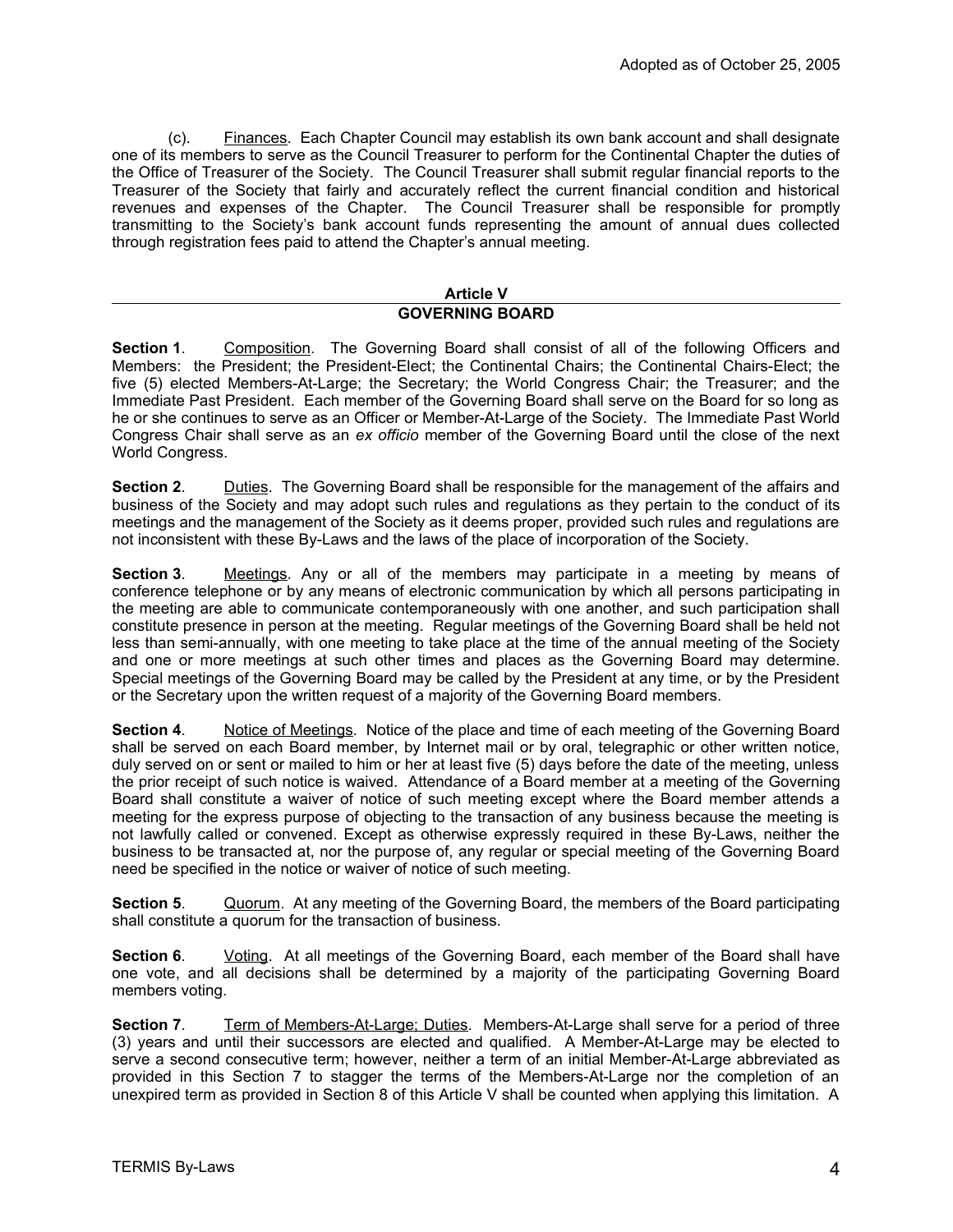Member-At-Large who has served two consecutive terms may be elected to a subsequent term only after an absence from service on the Governing Board for a period of two (2) years. The terms of the initial Members-At-Large shall be staggered, as follows: the initial Members-At-Large for Asia-Pacific and Europe shall each serve a term of two (2) years, and the initial Members-At-Large for Emerging Countries, Global and North America shall each serve a full term of three (3) years. All Members-At-Large shall be Regular Members of the Society. The Governing Board shall designate each Member-At-Large to be specifically responsible for overseeing one or more of the interests or activities of the Society.

**Section 8.** Vacancies. If a Member-At-Large shall resign or be removed from that position, the Governing Board shall appoint a Member of the Society to serve for the balance of the unexpired term, provided that, if the vacated position had been occupied by a Member-At-Large elected by a Continental Chapter, the Member so appointed shall reside within that Chapter.

**Section 9.** Removal from Governing Board. Where, after due enquiry by and only upon the request of the Executive Committee, a Member-At-Large is found by the Governing Board to be guilty of any felonious or criminal act, or disgraceful conduct in any professional respect or otherwise unbecoming a member of the Society, the Governing Board may resolve to reprimand in such manner as the Governing Board sees fit, including, suspending or expelling the offending Member-At-Large from that position and from the Society.

#### **Article VI OFFICERS**

**Section 1.** Offices. The Society shall have the following elected Offices: President; President-Elect; and one (1) Continental Chair and one (1) Continental Chair-Elect for each Continental Chapter. The Society shall have the following appointed Offices: Immediate Past President; Immediate Past World Congress Chair; Secretary; Treasurer; and World Congress Chair. All Officers shall be Regular Members of the Society.

## **Section 2**. Terms of Office.

(a). The President and President-Elect shall each hold office for three (3) years and until their successors have been duly elected and qualified as provided by these By-Laws, except that the first President's term of office shall conclude on December 31, 2007, whereupon he shall be automatically succeeded by the first President-Elect, and the then second President's term of office shall conclude on December 31, 2009, provided a President-Elect shall have been duly elected and qualified by then. The President-Elect shall automatically succeed to the Office of President upon the conclusion of the President's term of office; thereupon the outgoing President shall automatically succeed to the Office of Immediate Past President.

(b). The Continental Chairs and Continental Chairs-Elect shall each hold office for three (3) years and until their successors have been duly elected and qualified as provided by these By-Laws. A Continental Chair-Elect shall automatically succeed to the Office of Continental Chair for that Continental Chapter upon the conclusion of that Continental Chair's term of office.

(c). The Secretary and the Treasurer shall serve at the pleasure of the Governing Board.

(d). The World Congress Chair shall be appointed by the Governing Board to serve until the conclusion of the next World Congress; thereupon the outgoing World Congress Chair shall automatically succeed to the Office of Immediate Past World Congress Chair.

(e). No Officer may hold more than one Office at the same time, although the President may perform the duties of the Treasurer if that Office is vacant.

**Section 3**. President. The duties of the President are as follows: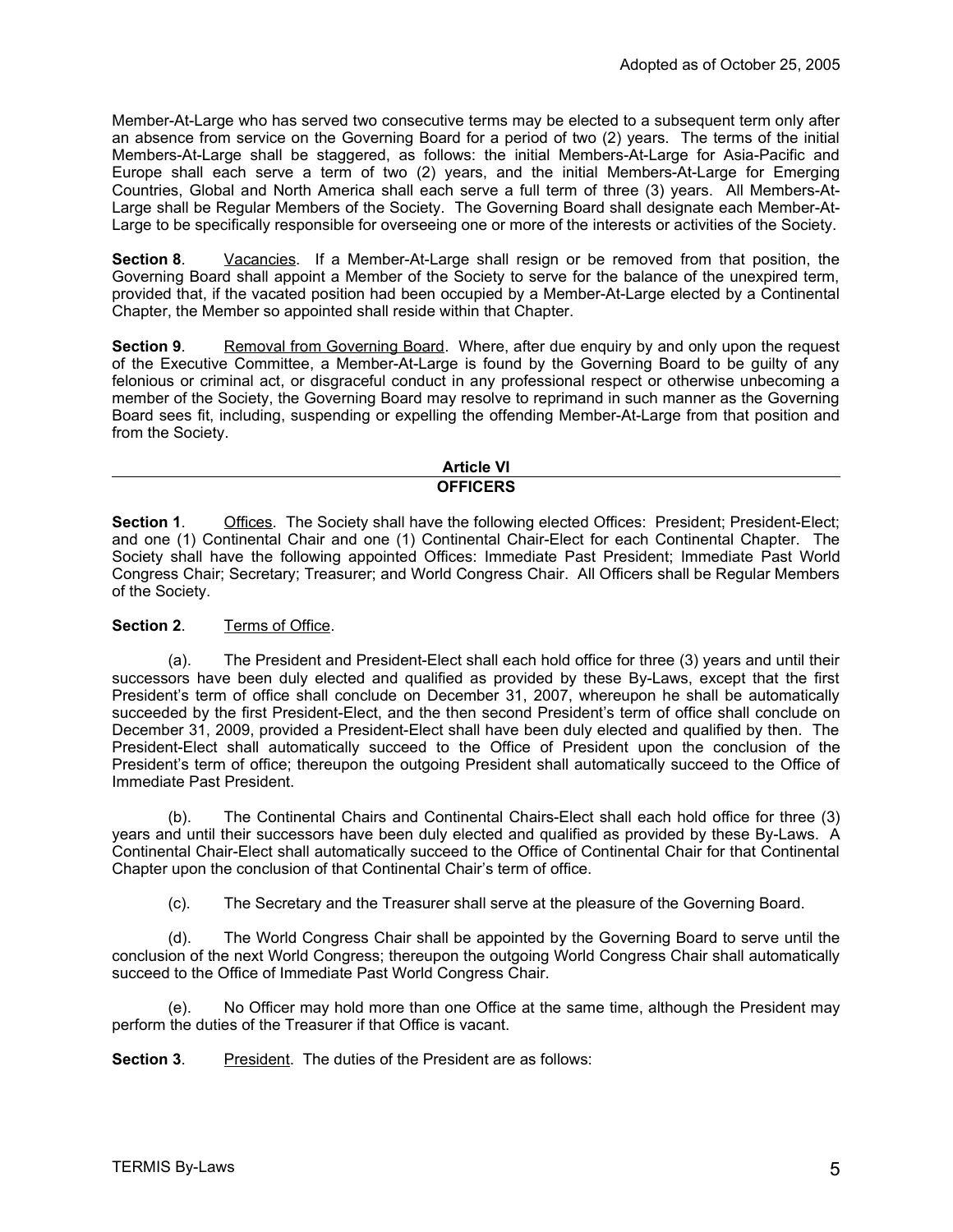(a). to preside over the meetings of the Society, the Governing Board and to serve as an *ex officio* member of each of the Governing Board's Standing Committees;

(b). to present, at each annual meeting of the Society, a report on the condition of the business of the Society;

(c). to cause to be called the regular and any special meetings of the Society or the Governing Board in accordance with these By-Laws;

(d). acting with the approval of the Executive Committee, to appoint and remove, employ and discharge, and establish the compensation of all agents, employees and clerks of the Society other than the duly elected or appointed Officers;

(e). to nominate persons to fill the unexpired terms of any vacant Offices or offices of Member-At-Large, except to the extent such vacancy is automatically filled by some other provision of these By-Laws;

(f). to assume the duties of the Treasurer, if that Office is vacant, or to design or give formal written authorization of the Treasurer to process all certificates, drafts or bills of exchange, warrants to other orders for the payment of money duly approved by the Society; and

(g). to enforce these By-Laws and perform all the duties which are required by law and commensurate to the position and office.

**Section 4.** President-Elect. The duties of the President-Elect are as follows:

(a). to serve as advisor to the President and to preside in his/her absence, performing the functions of the President when so acting.

**Section 5**. Continental Chairs. The duties of a Continental Chair are as follows:

(a). to preside over the meetings of the Continental Chapter Council,

(b). to represent the Continental Chapter at all meetings of the Society, the Governing Board and the Executive Committee; and

(c). to present, at each annual meeting of the Society, a report on the condition of the business of the Continental Chapter.

**Section 6.** Continental Chairs-Elect. The duties of a Continental Chair-Elect are as follows:

(a). to serve as a member of the Continental Chapter; and

(b). to serve as advisor to the Continental Chair and to preside in his/her absence, performing the functions of the Continental Chair when so acting.

**Section 7.** Secretary. The duties of the Secretary, if one shall be appointed by the Governing Board, are as follows:

(a). to keep the minutes of the meetings of the Governing Board and of the Society;

(b). to give and serve all notices of the Society;

(c). to be the custodian of all records of the Society, and to ensure that the books, reports, statements and certificates required by the statutes of the place of incorporation of the Society are properly kept, made and filed according to law;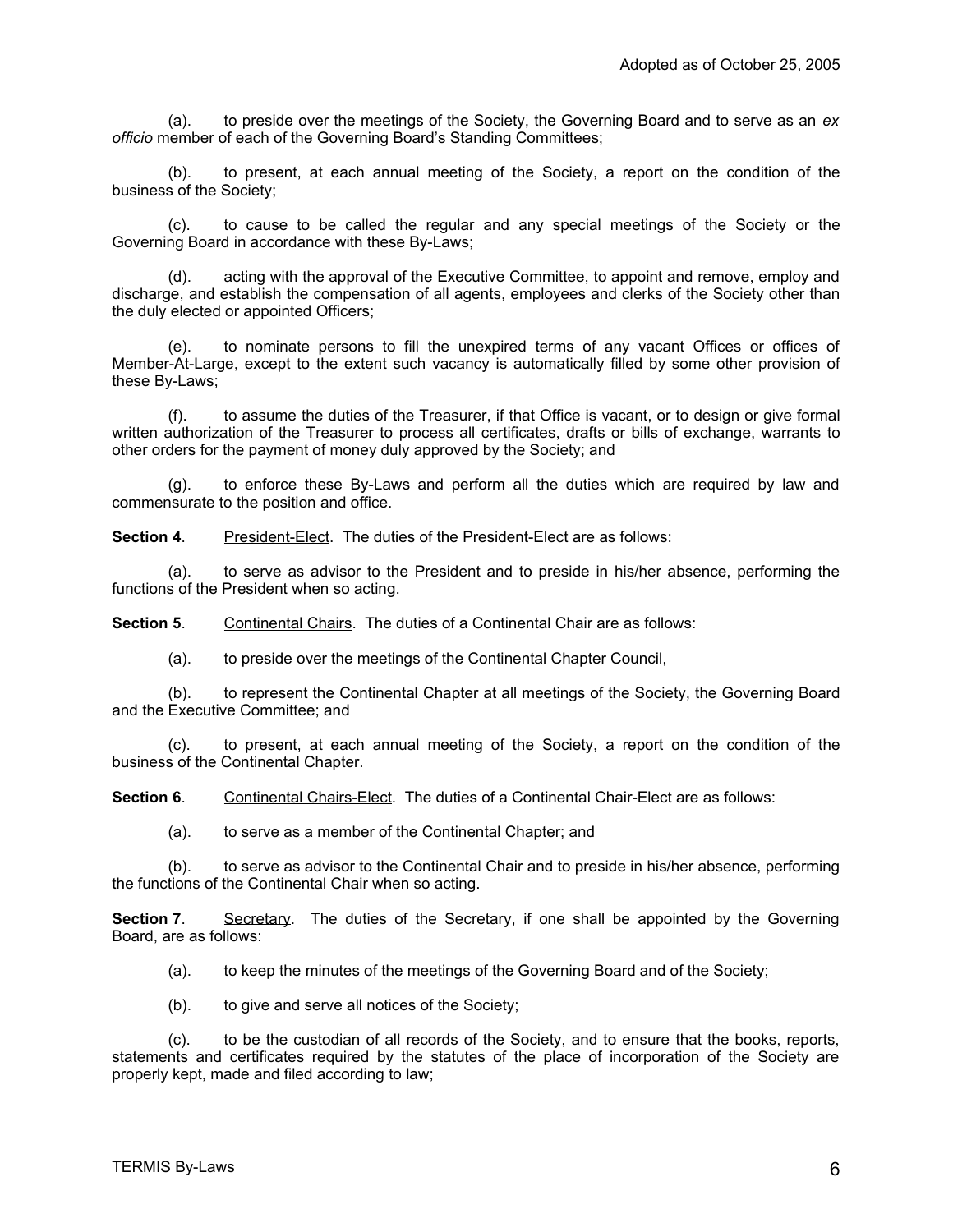(d). to maintain the membership roll and keep such records open, subject to inspection as required by law; and

(e). to do and perform such duties pertaining to the office of Secretary as may be designated from time to time by the Governing Board.

**Section 8.** World Congress Chair. The World Congress Chair shall serve as the chair of the Meetings Committee and the next World Congress, and shall discharge such other duties which the President may reasonably request from time to time.

**Section 9.** Treasurer. The duties of the Treasurer, if one shall be appointed by the Governing Board, are as follows:

(a). to have the care and custody of and be responsible for all the funds and securities of the Society. He/she shall deposit all funds in the name of the Society in bank or banks, trust company or trust companies or safe deposit vaults approved by the President and the Executive Committee;

(b). to sign, make, and endorse in the name of the Society, all checks, drafts, warrants or orders for the payment of money, and pay out and dispose of same and receipt therefore as authorized by the President or the Executive Committee, subject to such conditions for counter-signature or such other requirements as the Executive Committee shall establish to provide for effective management of the Society's finances;

(c). to render a statement of the condition of the finances of the Society at each regular meeting of the Governing Board and at such other times as shall be required, and make a full financial report at the annual meeting of the Society; and

(d). to do and perform such duties pertaining to the office of Treasurer as may be designated from time to time by the Governing Board.

**Section 10**. Immediate Past President. The Immediate Past President shall serve as the chair of the Nominating Committee and discharge such other duties which the President may reasonably request from time to time.

**Section 11**. Immediate Past World Congress Chair. The Immediate Past World Congress Chair shall serve as an *ex officio* member of the Governing Board and discharge such other duties which the President may reasonably request from time to time.

### **Section 12**. Vacancies.

(a). President. If the Office of President becomes vacant, the President-Elect, if there be one at the time, shall immediately assume the Office of President for the balance of the unexpired term and shall be deemed to have resigned the Office of President-Elect. The President-Elect who assumed the office early shall remain in that office to serve the term to which he/she would have automatically succeeded under Section 2 of Article VI. If there be no President-Elect, the Governing Board shall appoint a member of the Society to serve as President for the balance of the unexpired term.

(b). President-Elect. If the Office of President-Elect becomes vacant, that Office shall remain vacant until the next election when a nominee for that Office would ordinarily be elected.

(c). Continental Chair. If an Office of Continental Chair becomes vacant, the Continental Chair-Elect for that Continental Chapter, if there be one at the time, shall immediately assume the Office of Continental Chair for the balance of the unexpired term and shall be deemed to have resigned the Office of Continental Chair-Elect. The Continental Chair-Elect who assumed the Office of Continental Chair early shall remain in that Office to serve the term to which he/she would have automatically succeeded under Section 2 of Article VI. If there be no Continental Chair-Elect, the Governing Board shall appoint a member of the Society residing within that Continental Chapter to serve as Continental Chair for the balance of the unexpired term.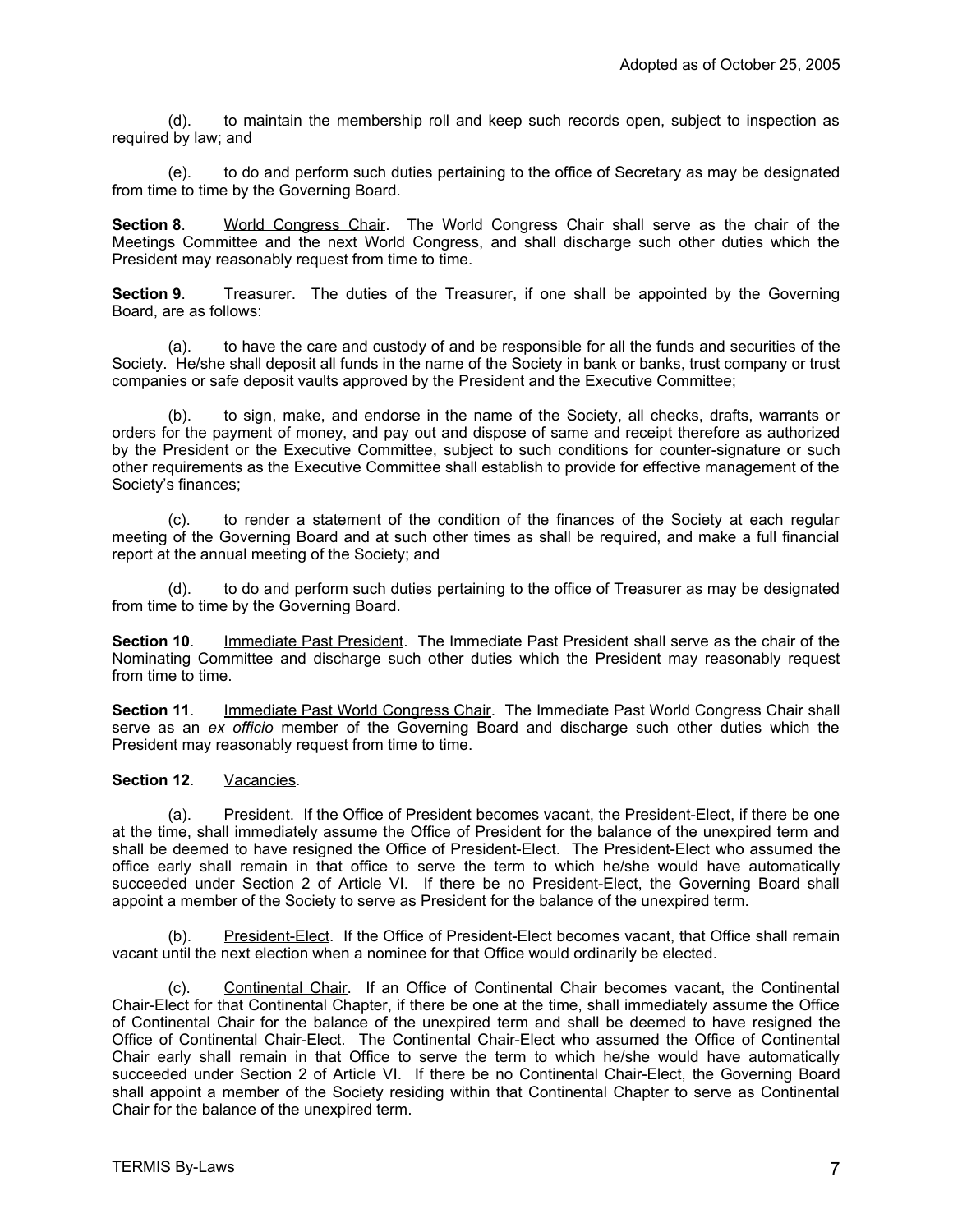(d). Continental Chair-Elect. If the Office of Continental Chair-Elect becomes vacant, that Office shall remain vacant until the next election when a nominee for that Office would ordinarily be elected.

**Section 13**. Removal from Office. Where, after due enquiry by and only upon the request of the Executive Committee, an Officer is found by the Governing Board to be guilty of any felonious or criminal act, or disgraceful conduct in any professional respect or otherwise unbecoming a Member of the Society, the Governing Board may resolve to reprimand in such manner as the Governing Board sees fit, including, suspending or expelling the offending Officer from Office and from the Society.

#### **Article VII COMMITTEES OF THE GOVERNING BOARD**

**Section 1.** Committees of the Governing Board.

(a). There shall exist the following Standing Committees to assist the Governing Board in managing the affairs of the Society: Executive Committee; Nominating Committee; and Meeting Committee.

(b). By resolution adopted by a majority of the whole Governing Board, other Standing or Temporary Committees may be appointed by the Governing Board from time to time. Each such Committee shall have and exercise such authority of the Governing Board in the management of the business and affairs of the Society as the Governing Board may specify from time to time.

(c). The selection of members of any Standing Committee by the Governing Board shall be made to provide the greatest possible international participation in the management of the affairs of the Society; however, members of the Standing Committees need not be members of the Governing Board but shall be Members of the Society.

#### **Section 2.** Executive Committee.

(a). Composition. The Executive Committee shall consist of all of the following Officers: the President; the President-Elect; the Continental Chairs; the Secretary; the Treasurer, if one shall be appointed; and the Immediate Past President.

(b). Duties. The Executive Committee shall be responsible for the management of the affairs and business of the Society and may adopt such rules and regulations as they pertain to the conduct of its meetings and the management of the Society as it deems proper, provided such rules and regulations are not inconsistent with these By-Laws and the laws of the place of incorporation of the Society. The Executive Committee may appoint Members to serve as Coordinators with authority to oversee certain activities (such as publications or membership) as its delegate or temporary committees to otherwise assist it in discharging these duties.

(c). Meetings. Any or all of the members of the Executive Committee may participate in a meeting by means of conference telephone or by any means of electronic communication by which all persons participating in the meeting are able to communicate contemporaneously with one another, and such participation shall constitute presence in person at the meeting. Regular meetings of the Executive Committee shall be held not less than quarterly, at the time of the annual meeting of the Society and at such other times and places as the President may determine. Special meetings of the Executive Committee may be called by the President at any time, or by the President or the Secretary upon the written request of a majority of the Executive Committee members.

(d). Notice of Meetings. Notice of the place and time of each meeting of the Executive Committee shall be served on each member, by Internet mail or by oral, telegraphic or other written notice, duly served on or sent or mailed to him or her at least five (5) days before the date of the meeting,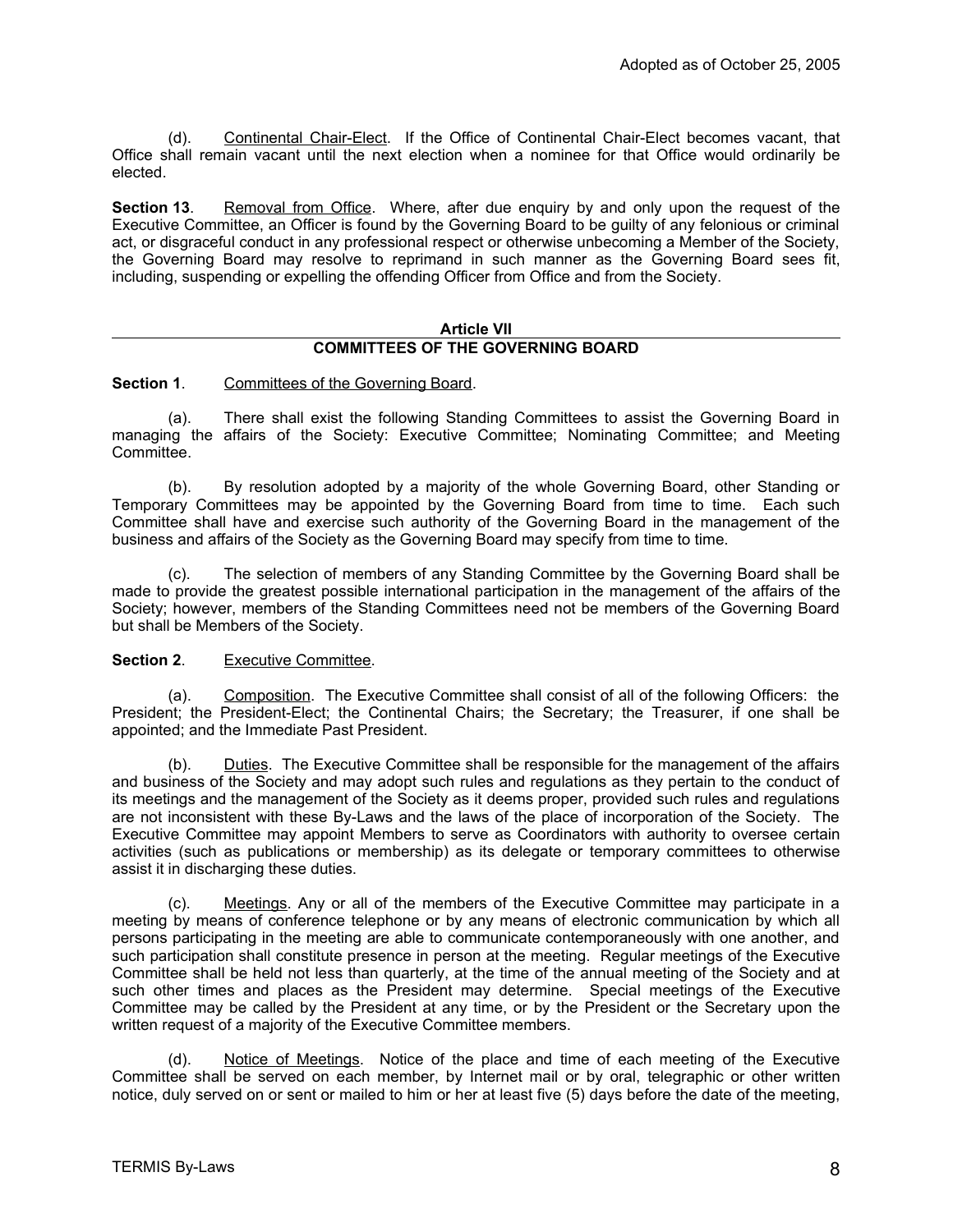unless the prior receipt of such notice is waived. Attendance of a member at a meeting of the Executive Committee shall constitute a waiver of notice of such meeting except where the member attends a meeting for the express purpose of objecting to the transaction of any business because the meeting is not lawfully called or convened. Except as otherwise expressly required in these By-Laws, neither the business to be transacted at, nor the purpose of, any regular or special meeting of the Executive Committee need be specified in the notice or waiver of notice of such meeting.

(e). Quorum. At any meeting of the Executive Committee, a majority of the members of the Committee then in office shall constitute a quorum for the transaction of business.

(f). Voting. At all meetings of the Executive Committee, each member of the Committee shall have one vote and all decisions shall be determined by a majority of the Executive Committee members voting.

**Section 3**. Nominating Committee. The Nominating Committee shall be responsible for nominating candidates for all elected positions of the Society. In discharging this responsibility, the Committee will seek to provide for the widest possible participation in the management of the Society among the classes of Members and the regions and countries represented within the Society. The members of the Nominating Committee shall be appointed by the President, subject to the approval of the Governing Board. The Nominating Committee shall be chaired by the Immediate Past President, or, if that Office is vacant, by a Member appointed by the Executive Committee. To the extent possible consistent with the interests of the Society in having the best qualified persons elected to office, the Nominating Committee shall be comprised of Members who shall not themselves be nominees for election during the time of their service on the Committee.

**Section 4.** Meeting Committee. The Meeting Committee shall be responsible for organizing and coordinating all meetings of the Society and for overseeing the annual meetings of the Continental Chapters. The members of the Meeting Committee shall consist of the chairs of each Continental Chapter's current and immediate past annual meeting and such other members as may be appointed by the President, subject to the approval of the Governing Board. The Meeting Committee shall be chaired by the World Congress Chair.

#### **Article VIII ELECTIONS**

**Section 1**. Nomination of Candidates.

**(a)**. Except as provided in Section 3 of Article IX of these By-Laws, Candidates for election as an Officer shall be selected by the Governing Board. At least thirty (30) days prior to the Election Date, the Nominating Committee shall submit to all Members qualified to vote, by Internet announcement or by telegraphic or other written notice or by announcement in an official publication of the Society, a list of nominations containing at least two candidates for each Society Office and Member-At-Large of the Governing Board to be elected, together with sufficient biographical information regarding each Candidate to enable the Members to evaluate the Candidate's qualifications for election.

**(b)**. Additional nominations may be made by petition to the President and received or postmarked not later than fifteen (15) days following publication of the list of nominations, setting forth names of the proposed Candidates and the offices for which it is proposed they be nominated, and providing sufficient biographical information regarding each Candidate to enable the Members to evaluate the Candidate's qualifications for election. To be valid, such a petition must be signed by at least twenty (20) current Members, of whom at least five (5) Members must be resident within a different Continental Chapter, or, in the case of a nomination for an office of a Continental Chapter, of whom at least five (5) Members must be resident within a different state within that Continental Chapter.

**Section 2.** Eligibility of Members for Election. Any Member in good standing may be eligible for election or appointment as an Officer or a Member-At-Large of the Governing Board, unless the Member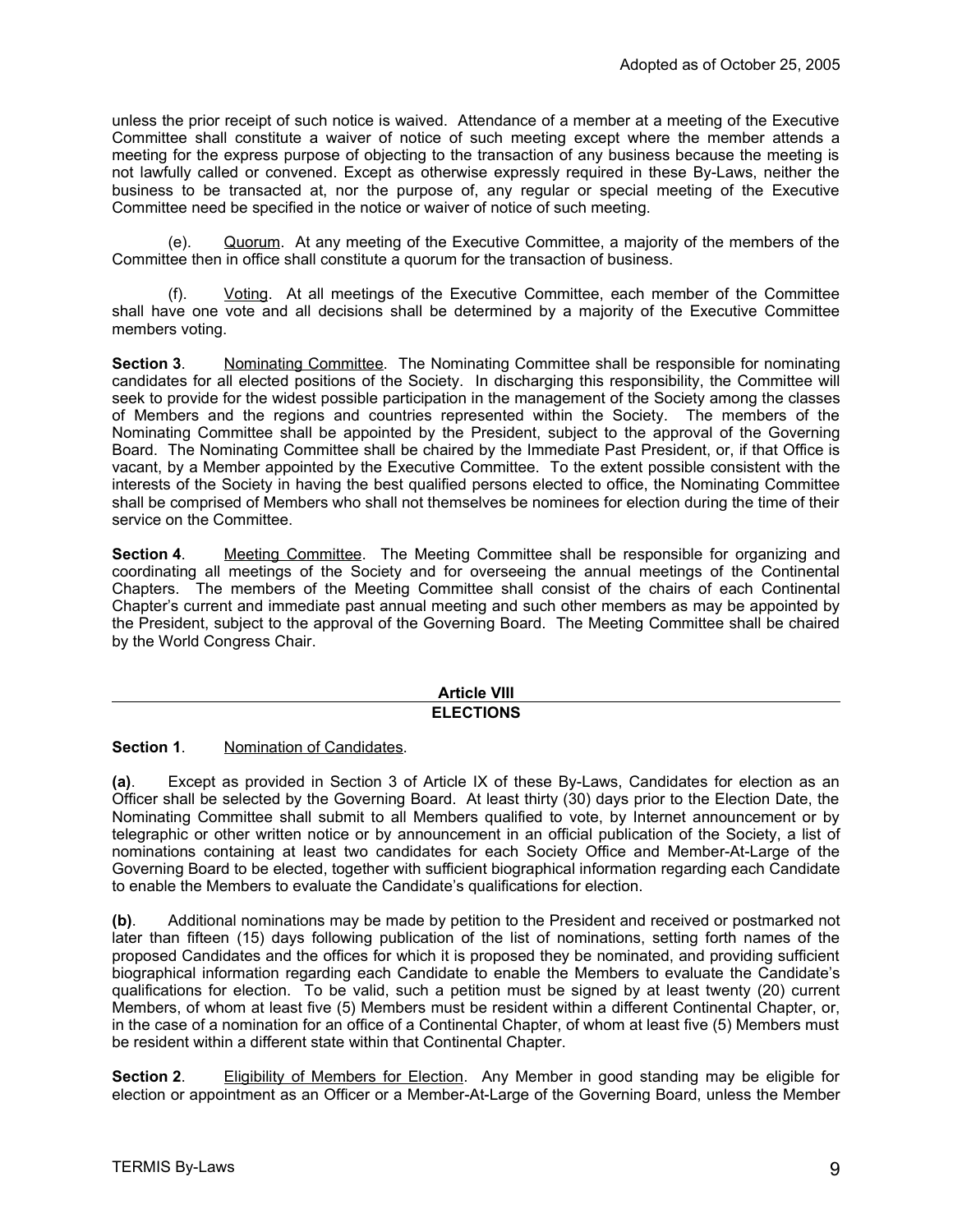is otherwise prohibited from serving in that capacity by reason of a limitation on the service of consecutive terms of office as provided by these By-Laws. However, such a limitation precluding a Member from reelection to an Office shall not bar the Member from election to another Office or as a Member-At-Large. No Member may hold more than one elected Office at one time, although a Member-At-Large may hold an appointed Office.

**Section 3.** Timing of Elections. The Governing Board shall establish the date each year when votes cast for the election of Officers and Members-At-Large of the Governing Board (the "Election Date"). The Election Date selected by the Governing Board shall be not later than March 1, which date shall be the Election Date if the Governing Board should fail to select one.

**Section 4.** Method of Elections. Fifteen (15) days prior to the Election Date, the Secretary shall send by Internet announcement or by telegraphic or other written notice to all Members then eligible to vote, a ballot listing the names of all Candidates nominated for elective office as provided at Section 1 of this Article VIII, with appropriate voting instructions that shall identify the Election Date and include a statement that the latest permissible mailing date (in the case of ballots to be returned by regular mail delivery) or return date (in the case of ballots to be returned by Internet, telegraphic of facsimile transmission) shall be the Election Date. Each completed ballot list to be returned by regular mail shall be placed inside a voting envelope addressed to the Secretary, and the envelope shall be sealed and then validated with the voter's signature and legibly written name or by such other means approved by the Governing Board that shall provide each Member the opportunity to vote for the election of Candidates by secret ballot. Any vote not validated in the manner set forth in the instructions accompanying the ballot shall be held to be null and void. A plurality of votes cast shall elect. In case of a tie vote, the Governing Board will cast the deciding vote.

**Section 5**. Election of Continental Chairs. Voting for Continental Chair shall be by those Members residing in the Continental Chapter to be represented by that Continental Chair. The place of residence of a Member for purposes of this Section shall be established by the address of the Member on the membership roll of the Society as of the date on which the election ballot is sent to the Members.

**Section 6.** Election of Members-At-Large. One Member-At-Large shall be elected by all of the Members of the Society, a Member-At-Large shall be elected by the Members residing within each of the Continental Chapters, and one Member-At-Large shall be elected by Members residing within the countries that the Governing Board shall designate as Emerging Countries. Any Member-At-Large elected by less than all of the Members of the Society shall reside in one of the countries comprising the group establishing the subset of Members eligible to vote for that position. The place of residence of a Member for purposes of this Section shall be established by the address of the Member on the membership roll of the Society as of the date on which the election ballot is sent to the Members.

#### **Article IX PUBLICATIONS**

**Section 1**. The Society shall issue or sponsor such publications as in the judgment of the Governing Board, as advised by the Executive Committee, will best serve the objectives and purpose of the Society. This may include publishing the proceedings of each annual meeting.

**Section 2.** Official Journal. The Governing Board, with the advice of the Executive Committee, may approve the designation of a scientific journal as an official journal of the Society.

## **Article X**

## **INDEMNIFICATION OF GOVERNING BOARD AND OFFICERS**

**Section 1**. Each member of the Governing Board and each Officer of the Society (and his/her heirs, executors and administrators) who is party to any litigation action, suite or proceeding (whether civil, criminal, or administrative) by reason of his/her being or having been a member of the Governing Board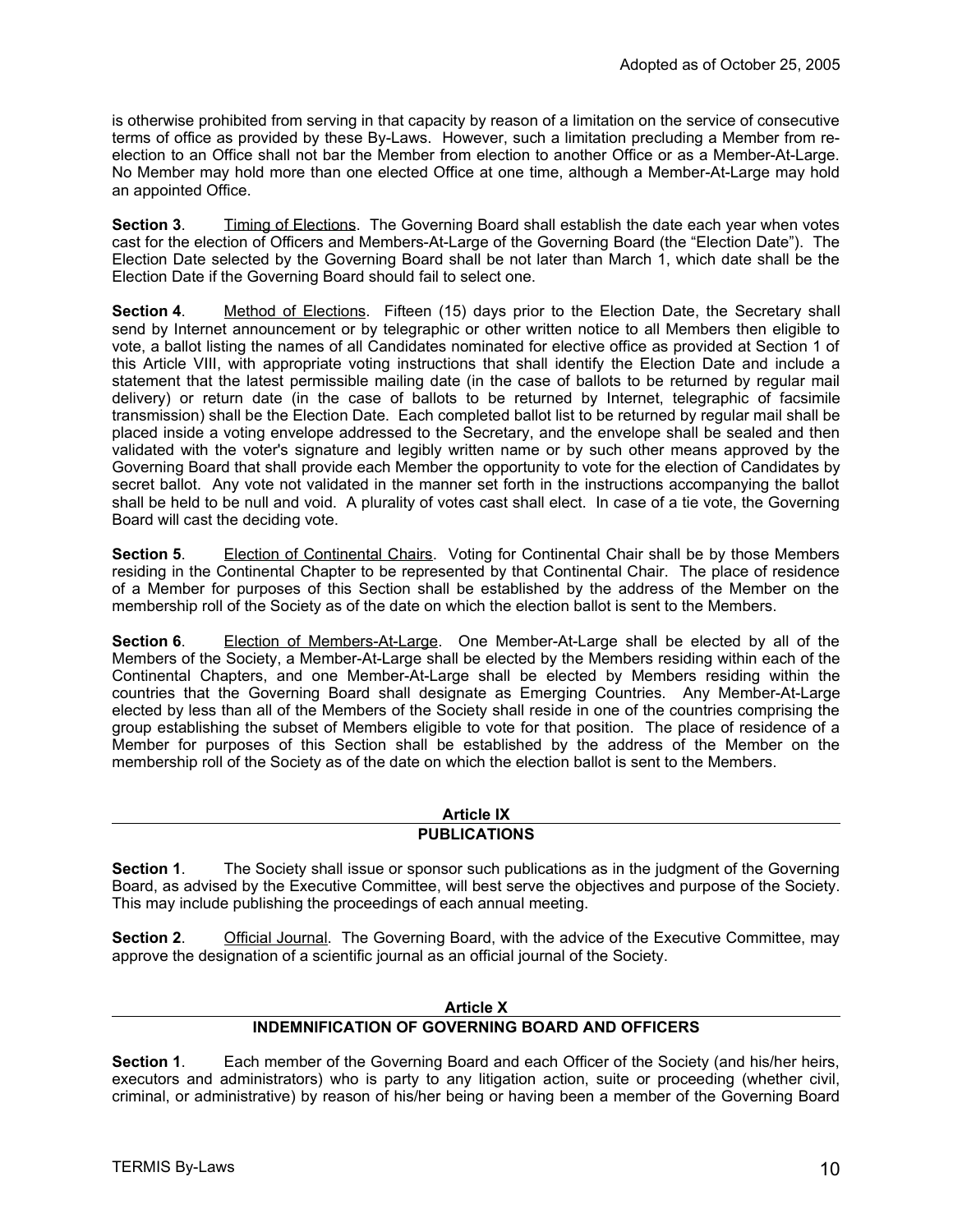or an Officer of the Society, or a director or officer of any other organization which he/she served at the request of the Society, shall be entitled to be indemnified by the Society against the reasonable expenses actually incurred by him/her in connection with the defense of such litigation, to the extent of available funds or insurance, except in relation to the following two matters:

(i). in cases as to which he/she shall finally be adjudged in such litigation to be liable because of dereliction in the performance of he/her duties as such member of the Governing Board or as Officer or representative of the Society.

(ii). in cases which have resulted in a judgment in favor of the Society and against him/her, or which is ordered to be settled by any payment by him/her to the Society.

In such cases where the above clause applies, "expenses" shall be deemed to include fines and penalties imposed on such person, and amounts paid upon a plea of *nolo contendre* or a no contest plea or in compromise or settlement of the litigation or in satisfaction of judgments, if found guilty. If, such indemnification, and the amounts to be indemnified against, are approved as being reasonable in the circumstances by:

(i) the vote of a majority of the Governing Board, if such majority are not involved in any such litigation;

(ii) the vote of a majority number of the Governing Board excluding for the purposes hereof the Governors in such litigation; or

(iii) a court of competent jurisdiction.

The foregoing right of indemnification shall not be exclusive of other rights to which such person, his/her heirs, executors or administrators may be entitled.

#### **Article XI AMENDMENTS**

**Section 1**. These By-Laws may be amended by a majority vote of the Governing Board, provided that any amendment of Articles II or IV approved by the Governing Board shall not be effective until ratified by the Members. Amendments approved by the Governing Board which require ratification by the Members to be effective shall be submitted to the Members at the next annual meeting, as provided in Section 2, or within one hundred eighty (180) days, as provided in Section 3, whichever is sooner, unless the Governing Board shall direct that the amendment(s) be submitted for ratification immediately.

**Section 2**. An amendment of these By-Laws approved by the Governing Board may be ratified by a majority vote of the Members attending at any annual or special of the Society, provided the notice of the amendment to be ratified has been given in writing by the Secretary to the Members no later than thirty (30) days before the vote.

**Section 3**. An amendment of these By-Laws approved by the Governing Board may be ratified by the Members without a meeting by a majority vote of all the Members. The method of voting on the amendment to be ratified shall be the same as set forth in Section 4 of Article VIII, except that, thirty (30) days prior to the Voting Date, the Secretary shall send by Internet mail or by telegraphic or other written notice to all Members then eligible to vote, a ballot listing the proposed amendment(s), with appropriate voting instructions that shall identify the Voting Date and include a statement that the latest permissible mailing date (in the case of ballots to be returned by regular mail delivery) or return date (in the case of ballots to be returned by Internet, telegraphic of facsimile transmission) shall be the Voting Date.

**Section 4**. Amendments of Articles II or IV proposed by a petition to the Governing Board signed by at least fifty (50) Members shall be submitted to the Members at the next annual meeting or within one hundred eighty (180) days, whichever is sooner, as provided in this Article.